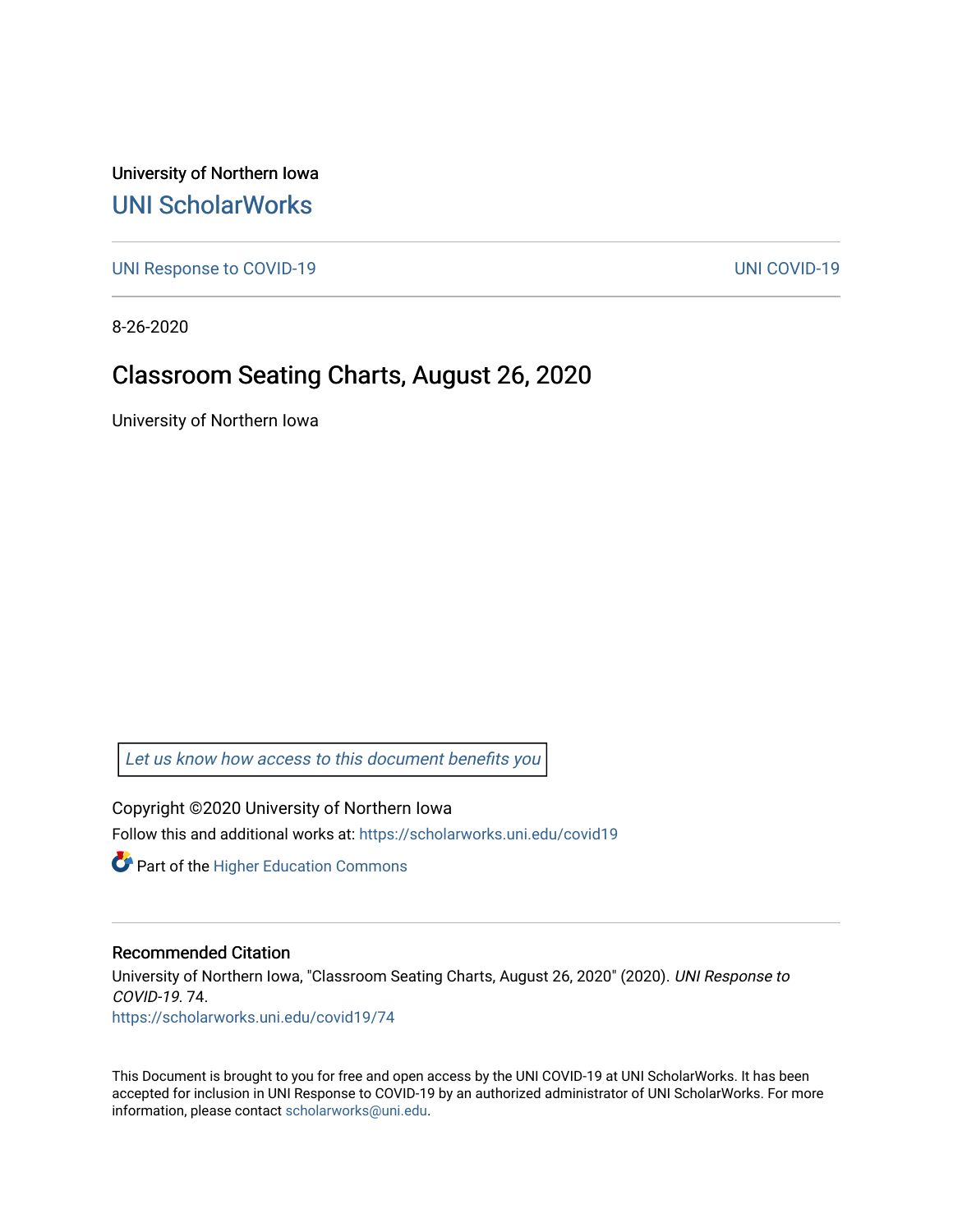## **University of Northern Iowa**

# **Classroom Seating Charts**

### Colleagues,

Thank you for your commitment to creating and uploading seating charts for your classes in a timely manner. Your attention to this critical detail demonstrates the importance of the health and safety of our campus.

Here are some things to consider:

- If the chart is too small to write student names and ID numbers, number the seats on the chart and create a corresponding list of student names and ID numbers by seat number. Don't forget to upload BOTH documents.
- If you are teaching online, you do not need to upload a seating chart or a roster.
- Remember, the audience of the seating charts are UNI's contact tracers. Be as clear and direct as you can on your charts (and corresponding documents, if you choose).

Anyone at the IT Service Desk can assist with the use of Google tools. These are the ways that the Service Desk can be reached: